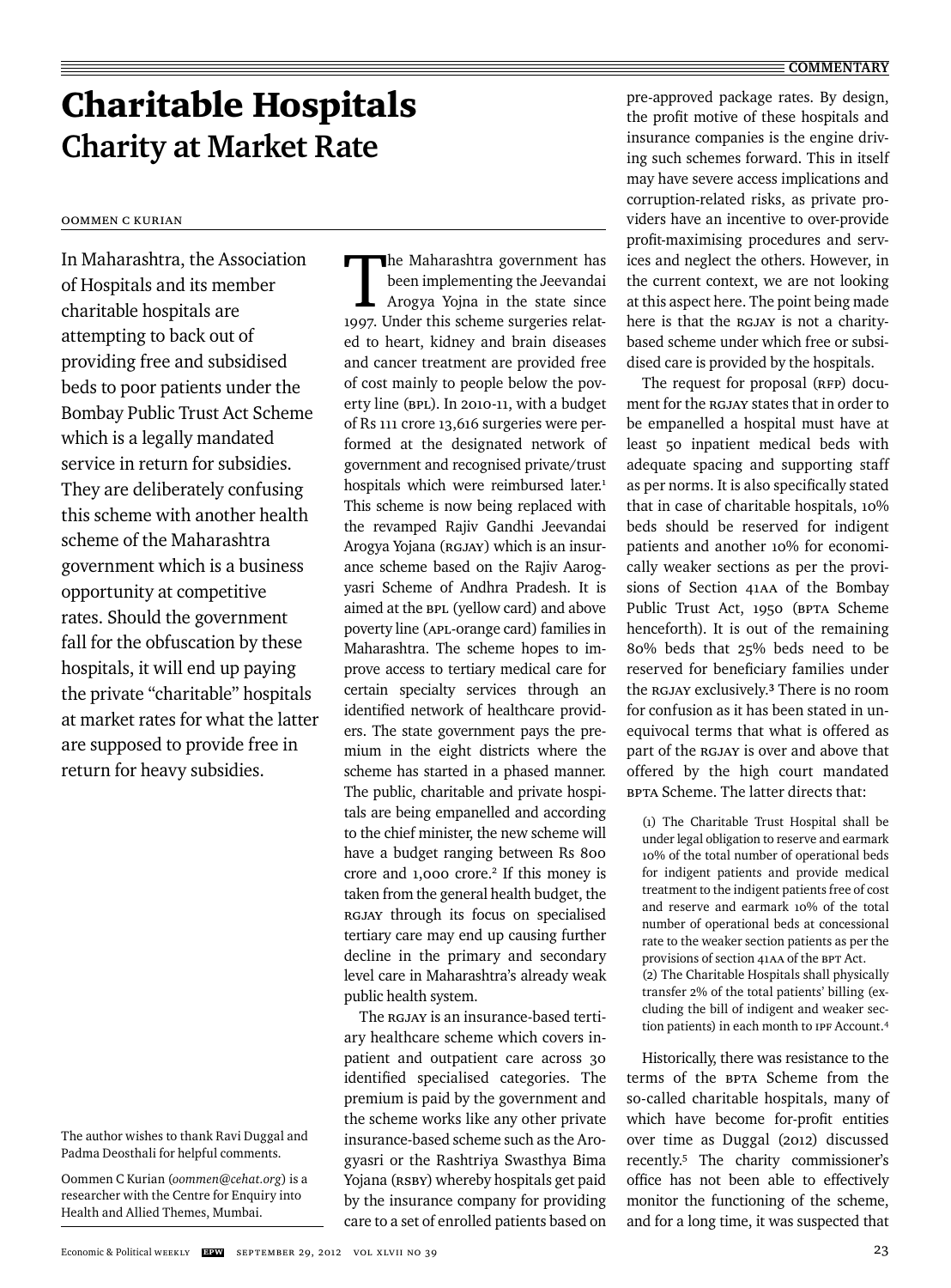#### **COMMENTARY**

conditions regarding free beds to the poor patients or Indigent Patients' Fund (IPF) are not being adhered to. Recently, 14 hospitals, including Lilavati, Breach Candy, Jaslok, Bombay, Hiranandani, and Saifee Hospitals, have appealed to the charity commissioner stating that they are currently incurring losses in the treatment of poor patients. Four of these hospitals got exempted from the scheme.<sup>6</sup> However, a sample survey by the state health department that followed indicated that the Jaslok, Breach Candy and Bombay Hospitals used only 4 to 4.5% of the 10% beds they had committed for use to treat the poor.7 The charitable hospitals and their organisation, the Association of Hospitals (AOH) have also been trying through court interventions to stall the scheme over a number of years.

### Gross Violation of Law

However, this doublespeak by the charitable hospitals and the AOH was nailed by the report of a committee set up by the Maharashtra government to review verify if 4.03% of the 20% earmarked beds actually went to the people who are covered by the Act.

The AOH had appealed to the high court earlier in an effort to get rid of the BPTA Scheme as it exists. However, it has been unsuccessful. The public interest litigation that caused the free bed scheme to be constituted was disposed of in 2009 and in the final judgment the court observed that since the scheme was framed, further orders did not have to be passed. The court felt that there are sufficient safeguards for the hospitals who may feel aggrieved by any action under the scheme against them. There is a review petition by one of the hospitals under consideration but the legality of the scheme was established despite great efforts by the AOH and the charitable hospitals to sabotage it.

It is in this context that the claim by the members of the AOH that it is impossible for them to implement both the BPTA scheme and the RGJAY simultaneously needs to be examined.9 As said earlier, apart from the fact that it targets the poor

charitable trusts which are running hospitals, nursing homes, dispensaries are getting other facilities and concessions like land on concessional rates and land on lease at concessional rates from Government of Maharashtra and Local Authorities. The charitable hospitals are also registered under the provisions of Income Tax Act, 1961 and are getting exemptions in payment of Income Tax on the ground that they are providing medical aid/ relief at free or concessional rates to the poor and needy persons in furtherance of the objects of their trusts. Charitable hospitals had received concessions/exemption in payment of Octroi on import of hospital equipments vide notification No 279/82-Cus-FNO 460/96/83-Cus V (GSR 767-E), 30 September 1983 (Dhumal Committee Report, 2006).

As the country endeavours to move towards Universal Health Care, the Maharashtra health planners would do well to acknowledge the beds earmarked under the BPTA Scheme as unutilised resources and available with the government. This becomes all the more important as private beds available "on paper" for the poor in the state are substantial. According to the Central Bureau of Health Intelligence figures, Maharashtra has 50,000 government hospital beds made up of central,

| A Comparison of Both Schemes                                                                                                                                                                                                                                                           |                                                                                                                                                                                                                                                 |
|----------------------------------------------------------------------------------------------------------------------------------------------------------------------------------------------------------------------------------------------------------------------------------------|-------------------------------------------------------------------------------------------------------------------------------------------------------------------------------------------------------------------------------------------------|
| Scheme framed under Section 41AA of the Bombay Public Trust Act 1950 (BPTA Scheme)                                                                                                                                                                                                     | Rajiv Gandhi Jeevandai Aroqya Yojana (RGJAY)                                                                                                                                                                                                    |
| Scheme for charitable hospitals                                                                                                                                                                                                                                                        | Public, private and charitable hospitals are empanelled                                                                                                                                                                                         |
| Obligation by law for various benefits as part of not-for-profit status,<br>including free land, income tax exemptions, etc                                                                                                                                                            | An insurance scheme where government pays the premium for poor patients                                                                                                                                                                         |
| 10% free beds and 10% subsidised beds set aside for poor patients                                                                                                                                                                                                                      | The insurance company reimburses the hospitals within seven working days at package<br>rates, for treating poor patients. 25% beds should be reserved for member families                                                                       |
| Monitored by the Charity Commissioner                                                                                                                                                                                                                                                  | Monitored by the insurance company                                                                                                                                                                                                              |
| Any health condition will be treated                                                                                                                                                                                                                                                   | A procedure driven scheme providing specialised tertiary care                                                                                                                                                                                   |
| Scheme operational all across Maharashtra and if implemented well, it can<br>provide substantial health resources at no extra cost. However, neither the<br>government nor the Charity Commissioner has shown the will to<br>consolidate this resource hitherto grossly underutilised. | Currently being run in eight districts, viz, Gadchiroli, Amaravati, Nanded, Sholapur,<br>Dhule, Raigad, Mumbai city and Suburban Mumbai. To be expanded<br>progressively across Maharashtra, at an extra cost of around Rs 1,000 crore per year |

the performance of charitable hospitals. It found that the court directive to treat poor patients is not being followed. The committee report says that on an average only 4.03% of the earmarked beds (out of a mandated 20%) are being used. The Bombay Hospital here has 142 beds earmarked, out of the total 701. It was seen that only 42 poor patients were admitted in April and May 2011, and in June 2011 the number went down to 38. The report concluded that the charitable hospitals are simply not complying with the scheme.<sup>8</sup> However, in the absence of strong monitoring and information systems, even the veracity of such statistics is subject to question, although they prove beyond doubt that the law is being grossly violated. There is no way to powered by government finances, the RGJAY has no element of charity whatsoever. It remains a scheme under which hospitals are paid by the Maharashtra government through an insurance provider for selected procedures and treatments at pre-fixed rate. According to newspaper reports, the rates fixed under it are 10% to 15% lower<sup>10</sup> than the usual hospital rates which is a normal business practice since the scheme will be giving these hospitals a guaranteed inflow of patients. A brief comparison of both the schemes is given.

The expert committee on charitable hospitals constituted by the Bombay High Court headed by S B Dhumal had noted in 2006 that

Besides getting exemptions from payment of contribution towards 'PTA Fund', public state and local government bodies put together. Data received by the charity commissioner's office (incomplete as only 25 out of 35 districts of Maharashtra have reported data, and not all hospitals in the reported districts have reported data) suggests that there are 6,155 hospital beds reserved for the poor, across 281 hospitals.<sup>11</sup> Thus, a conservative estimate would be that there are around 10,000 extra beds which the government has control over and are available across the state, reserved for "indigent patients" and patients from the "weaker sections", making an extra 20% beds available for the public sector. Given that most of these charitable hospitals are the ones offering specialised services, the real quantum will be in fact much more. There is a grave need for designing